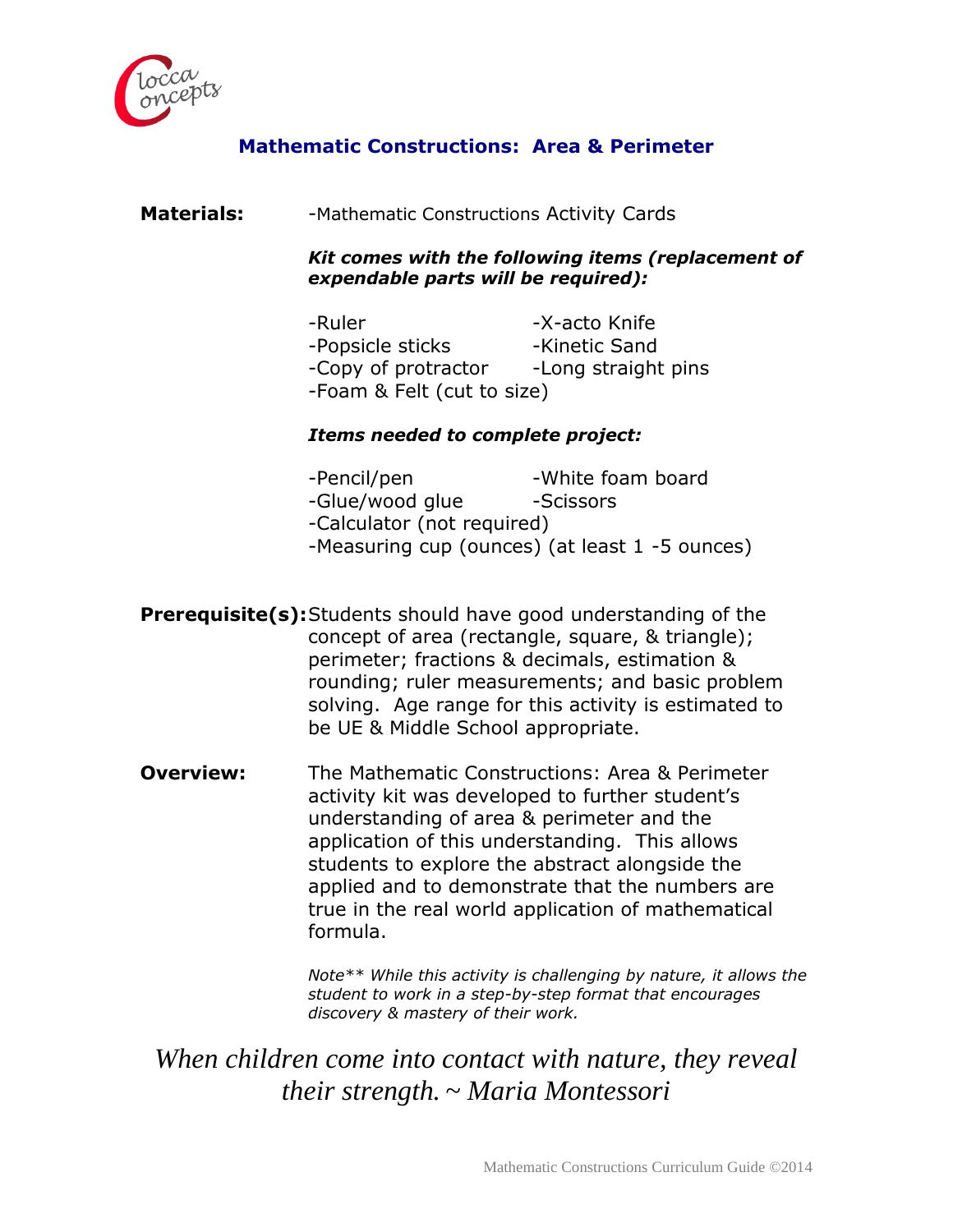# **Activity Set-up:**

The Mathematic Constructions Activity Cards were designed to be completed one card at a time. There are 12 cards total. Each card is designed to provide (1) a basic background and/or historical information on the elements of construction and/or housing and (2) instructions for completing the mathematical activity (which includes both abstract mathematical reasoning and calculation and application of the calculation). At the completion of this project, each student or small group of students will have built a finished house and a landscape. The measurements provided are very important….please make sure students double check their measurements. If instructions are not followed correctly, this can result in errors in mathematical calculations and waste of materials (foam board, popsicle sticks, etc…). Each kit contains at least enough expendable materials to complete one or two houses. Replacement of the expendable materials can be found at any hobby store and/or home repair store (Hobby Lobby, Michaels, Home Depot, Lowes, etc…).

## **Important Formulas:**

| Area of Rectangle $=$    | $b \bullet h$           |
|--------------------------|-------------------------|
| Area of Triangle $=$     | $\frac{1}{2}$ o b o h   |
| Volume of Rectangle $=$  | $\bullet$ w $\bullet$ h |
| Perimeter of Rectangle = | $2(1 \bullet w)$        |

# **Activity Card Preparation:**

- 1. Gather materials together: Activity Card ( 1 -12); Materials listed on Activity Card; Glue
- 2. Read through instructions. Complete items in order listed on card.
- 3. Use Mathematic Constructions Student Workbook to write down answers and calculations relevant to each Activity Card.
- 4. Complete Activity.
- 5. Return Material to shelf and store construction pieces in a safe place.

## **Attachments Included:**

- Copy of Protractor
- Blue Prints of all foam board cut-outs
- Blue Prints of all expendable pieces
- Mathematic Constructions Student Workbook
- Conversion Chart for Inches cubed to Ounces

Self-Check Answers:

Card 1: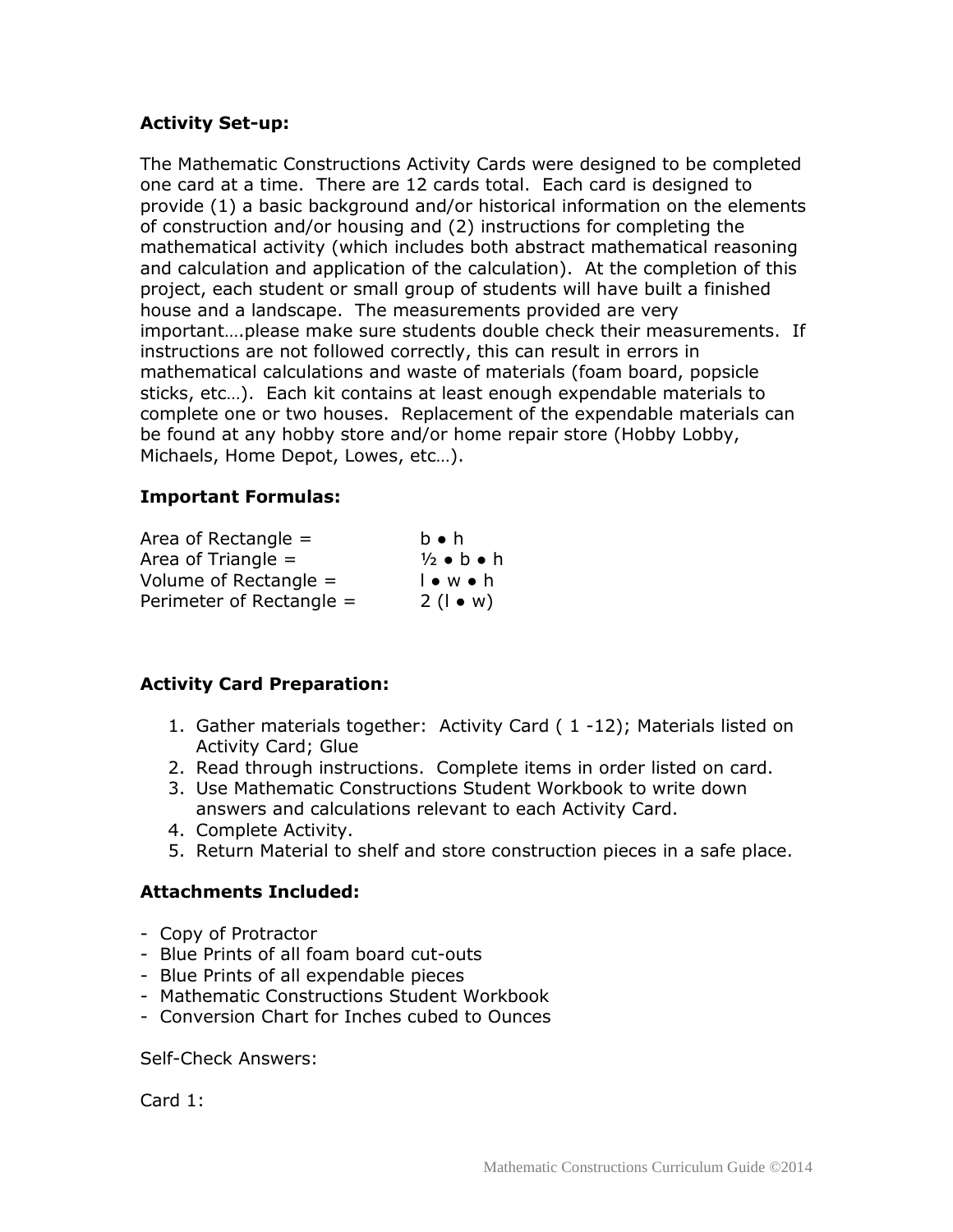Area of the floor:  $8'' \times 7'' = 56$  inches<sup>2</sup> Area of Carpet Roll:  $3'' \times 5'' = 15$  inches<sup>2</sup> Number of Carpet Rolls Needed:  $56$  inches<sup>2</sup> / 15 inches<sup>2</sup> = 3.74 or approximately 4 carpet rolls Cost of carpet rolls:  $4$  rolls x \$30.25 = \$121.00

### Card 2:

Area of Door:  $2.25'' \times 2'' = 4.5$  inches<sup>2</sup> Area of Front Wall: 36 inches<sup>2</sup> - 4.5 inches<sup>2</sup> = 31.5 inches<sup>2</sup> Area of Back Wall:  $8''$  x 4.5" = 36 inches<sup>2</sup>

#### Card 3:

Area of Side Wall:  $7'' \times 4.75'' = 33.25$  inches<sup>2</sup>

#### Card 4:

```
Area of Siding: .75" \times 3" = 2.25 inches<sup>2</sup>
Number of Siding needed for:
          Front Wall: 31.5 inches<sup>2</sup> / 2.25 inches<sup>2</sup> = 14 Siding
          Back Wall: 36 inches<sup>2</sup> / 2.25 inches<sup>2</sup> = 16 Siding
          Side Walls: 33.25 inches<sup>2</sup> / 2.25 inches<sup>2</sup> = 14.78 or approximately 15
          Siding
```
#### Card 5:

Area of Triangular Truss:  $1/2 \times 15/4 \times 61/8 = 915/64 = 14.30$  inches<sup>2</sup> Number of Siding Needed: 14.30 inches<sup>2</sup> / 2.25 inches<sup>2</sup> = 6.36 Siding (for one truss) or approximately 7 Siding (for one truss)

#### Card 6:

Front Wall + Back Wall + Side Wall 1 + Side Wall 2 + Truss 1 + Truss 2 = Number of Siding for Complete House  $(14 + 16 + 15 + 15 + 7 + 7 = 74)$ Cost of Total Siding for House:  $74 \times $4.35 = $321.90$ 

#### Card 7:

Total Area of Roof:  $2$  (8.5" x 6") = 102 inches<sup>2</sup> Area of Roof Shingle:  $1'' \times 1'' = 1$  inches<sup>2</sup> Number of Roof Shingles Needed: 102 inches² / 1 inches² = 102 shingles Cost of Shingles for Roof:  $102 \times $0.59 = $60.18$